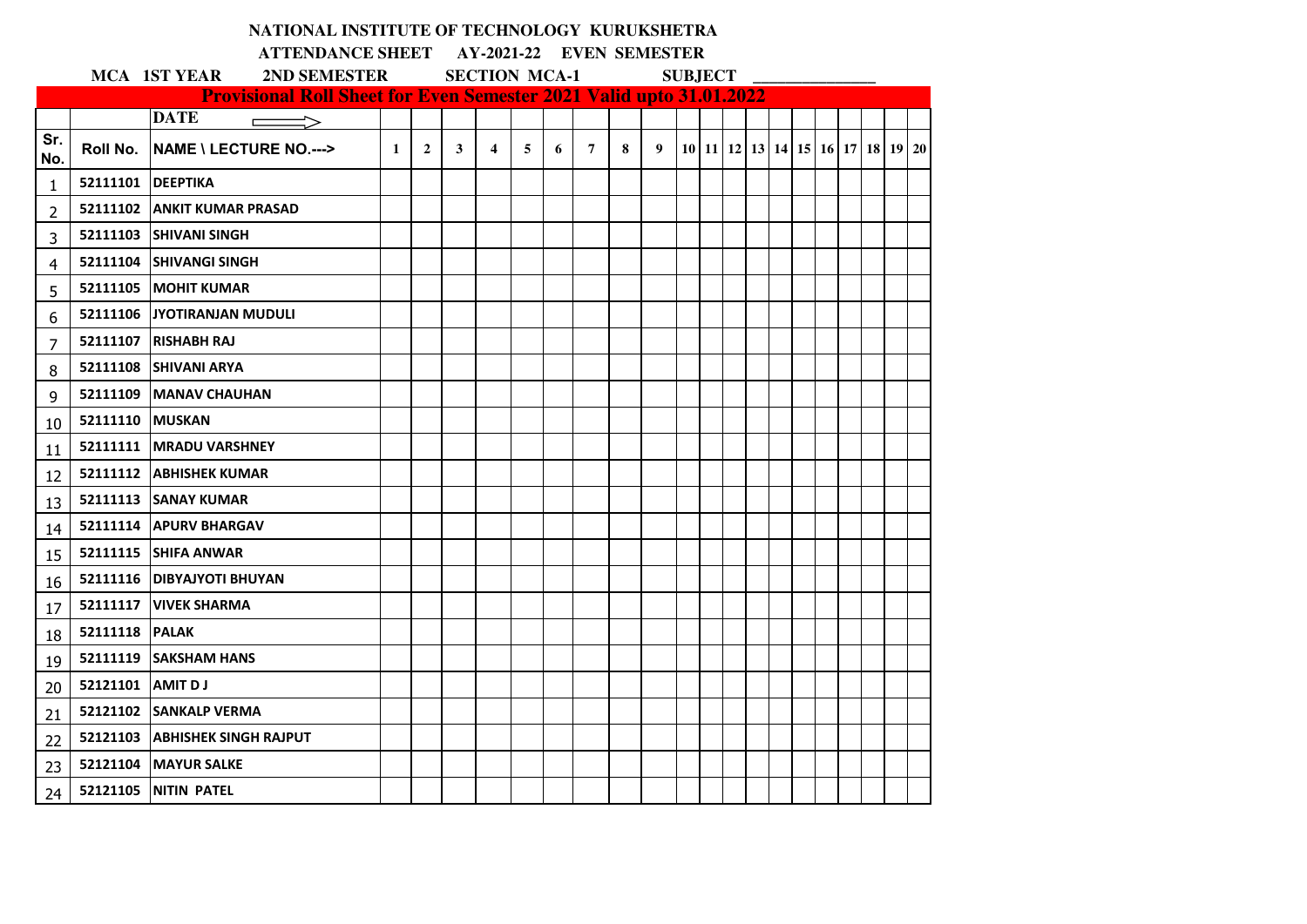|                                                                                                            |                    | NATIONAL INSTITUTE OF TECHNOLOGY KURUKSHETRA                                              |              |                |   |   |   |   |                |   |   |  |  |  |  |  |  |                                                      |  |
|------------------------------------------------------------------------------------------------------------|--------------------|-------------------------------------------------------------------------------------------|--------------|----------------|---|---|---|---|----------------|---|---|--|--|--|--|--|--|------------------------------------------------------|--|
| ATTENDANCE SHEET AY-2021-22 EVEN SEMESTER<br><b>MCA 1ST YEAR</b><br><b>SECTION MCA-2</b><br><b>SUBJECT</b> |                    |                                                                                           |              |                |   |   |   |   |                |   |   |  |  |  |  |  |  |                                                      |  |
|                                                                                                            |                    | 2ND SEMESTER                                                                              |              |                |   |   |   |   |                |   |   |  |  |  |  |  |  |                                                      |  |
|                                                                                                            |                    | <b>Provisional Roll Sheet for Even Semester 2021 Valid upto 31.01.2022</b><br><b>DATE</b> |              |                |   |   |   |   |                |   |   |  |  |  |  |  |  |                                                      |  |
| Sr.                                                                                                        |                    | ┍                                                                                         |              |                |   |   |   |   |                |   |   |  |  |  |  |  |  |                                                      |  |
| No.                                                                                                        | Roll No.           | NAME \ LECTURE NO.--->                                                                    | $\mathbf{1}$ | $\overline{2}$ | 3 | 4 | 5 | 6 | $\overline{7}$ | 8 | 9 |  |  |  |  |  |  | 10   11   12   13   14   15   16   17   18   19   20 |  |
| 1                                                                                                          |                    | 52111201   DEBAJYOTI DAS                                                                  |              |                |   |   |   |   |                |   |   |  |  |  |  |  |  |                                                      |  |
| 2                                                                                                          |                    | 52111202 JAVED AHMED                                                                      |              |                |   |   |   |   |                |   |   |  |  |  |  |  |  |                                                      |  |
| 3                                                                                                          |                    | 52111203 MAJJI KIRAN                                                                      |              |                |   |   |   |   |                |   |   |  |  |  |  |  |  |                                                      |  |
| 4                                                                                                          |                    | 52111204   DEEPAK SHARMA                                                                  |              |                |   |   |   |   |                |   |   |  |  |  |  |  |  |                                                      |  |
| 5                                                                                                          |                    | 52111205 DIVYANSHU RAJPUT                                                                 |              |                |   |   |   |   |                |   |   |  |  |  |  |  |  |                                                      |  |
| 6                                                                                                          |                    | 52111206 CHETAN NANDWAL                                                                   |              |                |   |   |   |   |                |   |   |  |  |  |  |  |  |                                                      |  |
| 7                                                                                                          |                    | 52111207   NIRMAL SCARIA                                                                  |              |                |   |   |   |   |                |   |   |  |  |  |  |  |  |                                                      |  |
| 8                                                                                                          |                    | 52111208 ABHISHEK JAISWAL                                                                 |              |                |   |   |   |   |                |   |   |  |  |  |  |  |  |                                                      |  |
| 9                                                                                                          | 52111209           | <b>ADARSH KUMAR VIMAL</b>                                                                 |              |                |   |   |   |   |                |   |   |  |  |  |  |  |  |                                                      |  |
| 10                                                                                                         | 52111210           | <b>JANURAG YADAV</b>                                                                      |              |                |   |   |   |   |                |   |   |  |  |  |  |  |  |                                                      |  |
| 11                                                                                                         |                    | 52111212 ROHIT DIXIT                                                                      |              |                |   |   |   |   |                |   |   |  |  |  |  |  |  |                                                      |  |
| 12                                                                                                         |                    | 52111213 JHANSI MAHATO                                                                    |              |                |   |   |   |   |                |   |   |  |  |  |  |  |  |                                                      |  |
| 13                                                                                                         |                    | 52111214 AMAN KUMAR SARRAF                                                                |              |                |   |   |   |   |                |   |   |  |  |  |  |  |  |                                                      |  |
| 14                                                                                                         |                    | 52121202 AJAY KUSUM                                                                       |              |                |   |   |   |   |                |   |   |  |  |  |  |  |  |                                                      |  |
| 15                                                                                                         |                    | 52121203 ANURAG SINGH                                                                     |              |                |   |   |   |   |                |   |   |  |  |  |  |  |  |                                                      |  |
| 16                                                                                                         | 52121204           | <b>AMAN WAKADE</b>                                                                        |              |                |   |   |   |   |                |   |   |  |  |  |  |  |  |                                                      |  |
| 17                                                                                                         |                    | 52121205 PUSHKAR RAVI JOSHI                                                               |              |                |   |   |   |   |                |   |   |  |  |  |  |  |  |                                                      |  |
| 18                                                                                                         |                    | 52121206 RAHUL SHAH                                                                       |              |                |   |   |   |   |                |   |   |  |  |  |  |  |  |                                                      |  |
| 19                                                                                                         | 52121207   PALLAVI |                                                                                           |              |                |   |   |   |   |                |   |   |  |  |  |  |  |  |                                                      |  |
| 20                                                                                                         | 52121208           | <b>ANUSHKA ROY</b>                                                                        |              |                |   |   |   |   |                |   |   |  |  |  |  |  |  |                                                      |  |
| 21                                                                                                         | 52121209           | <b>AKSHITA GROVER</b>                                                                     |              |                |   |   |   |   |                |   |   |  |  |  |  |  |  |                                                      |  |
| 22                                                                                                         |                    | 52121210 HIMALAY DAS                                                                      |              |                |   |   |   |   |                |   |   |  |  |  |  |  |  |                                                      |  |
| 23                                                                                                         |                    | 52121211 HIMANI THAKUR                                                                    |              |                |   |   |   |   |                |   |   |  |  |  |  |  |  |                                                      |  |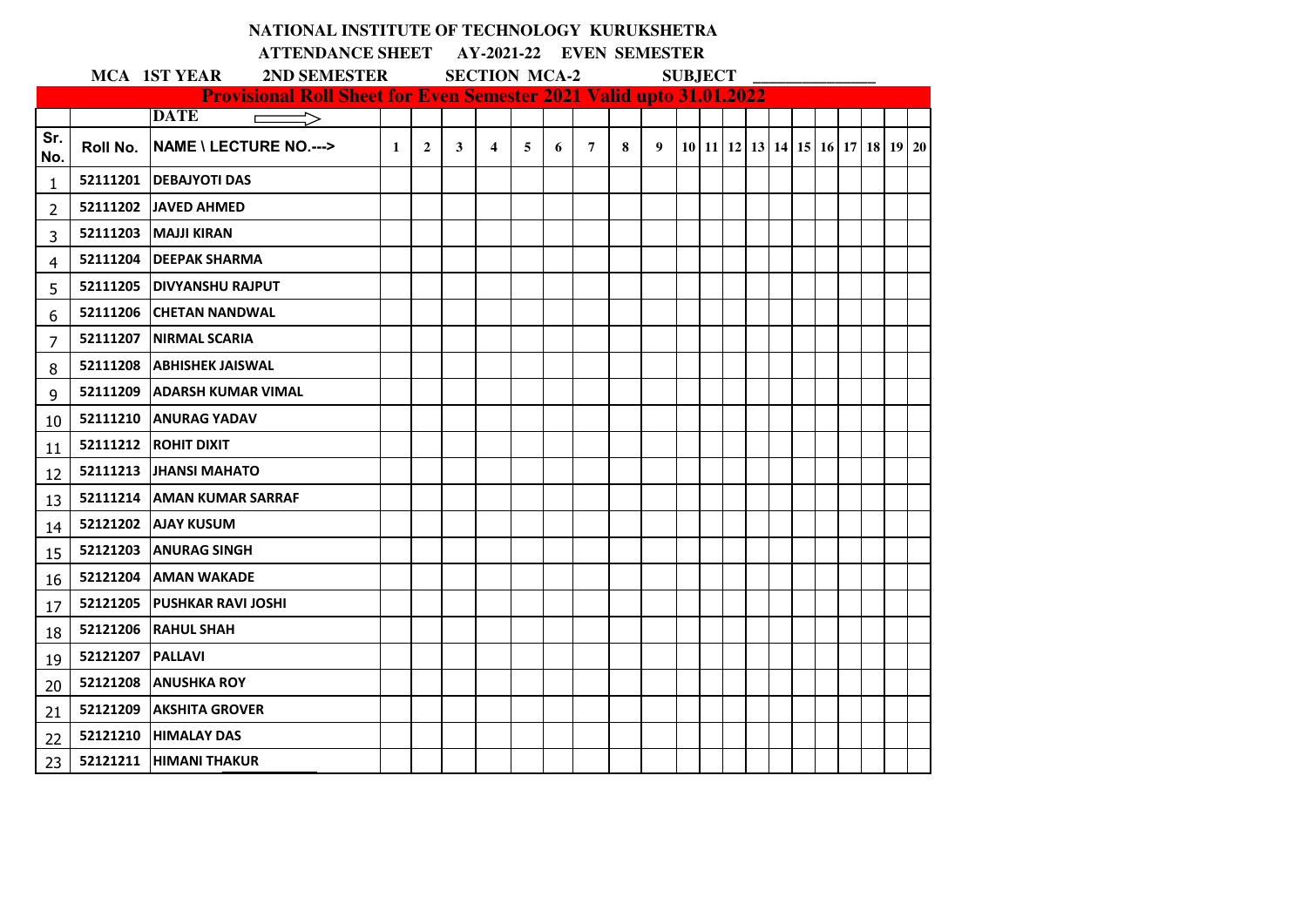|            |                  | NATIONAL INSTITUTE OF TECHNOLOGY KURUKSHETRA                                                            |              |   |                                                             |   |   |   |                |   |   |  |  |  |  |  |  |                                                      |  |  |  |
|------------|------------------|---------------------------------------------------------------------------------------------------------|--------------|---|-------------------------------------------------------------|---|---|---|----------------|---|---|--|--|--|--|--|--|------------------------------------------------------|--|--|--|
|            |                  |                                                                                                         |              |   | ATTENDANCE SHEET AY-2021-22 EVEN SEMESTER<br><b>SUBJECT</b> |   |   |   |                |   |   |  |  |  |  |  |  |                                                      |  |  |  |
|            |                  | MCA 1ST YEAR 2ND SEMESTER SECTION MCA-3                                                                 |              |   |                                                             |   |   |   |                |   |   |  |  |  |  |  |  |                                                      |  |  |  |
|            |                  | <b>Provisional Roll Sheet for Even Semester 2021 Valid upto 31.01.2022</b><br><b>DATE</b><br>$\implies$ |              |   |                                                             |   |   |   |                |   |   |  |  |  |  |  |  |                                                      |  |  |  |
| Sr.<br>No. | Roll No.         | <b>NAME \ LECTURE NO.---&gt;</b>                                                                        | $\mathbf{1}$ | 2 | 3                                                           | 4 | 5 | 6 | $\overline{7}$ | 8 | 9 |  |  |  |  |  |  | 10   11   12   13   14   15   16   17   18   19   20 |  |  |  |
| 1          |                  | 52112101 UTTAM KUMAR                                                                                    |              |   |                                                             |   |   |   |                |   |   |  |  |  |  |  |  |                                                      |  |  |  |
| 2          |                  | 52112102 CHAMAN SINGH RAWAT                                                                             |              |   |                                                             |   |   |   |                |   |   |  |  |  |  |  |  |                                                      |  |  |  |
| 3          |                  | 52112103 ABHISHEK KUMAR SINGH                                                                           |              |   |                                                             |   |   |   |                |   |   |  |  |  |  |  |  |                                                      |  |  |  |
| 4          |                  | 52112104 ASHWANI KANSAL                                                                                 |              |   |                                                             |   |   |   |                |   |   |  |  |  |  |  |  |                                                      |  |  |  |
| 5          |                  | 52112105 JJITENDRA KUMAR DUBEY                                                                          |              |   |                                                             |   |   |   |                |   |   |  |  |  |  |  |  |                                                      |  |  |  |
| 6          |                  | 52112106 TUSHAR KUMAR WAMANKAR                                                                          |              |   |                                                             |   |   |   |                |   |   |  |  |  |  |  |  |                                                      |  |  |  |
| 7          |                  | 52112107 PRATIKSHIT BHARGAVA                                                                            |              |   |                                                             |   |   |   |                |   |   |  |  |  |  |  |  |                                                      |  |  |  |
| 8          |                  | 52112108 AYAN PAN                                                                                       |              |   |                                                             |   |   |   |                |   |   |  |  |  |  |  |  |                                                      |  |  |  |
| 9          |                  | 52112109 AMAN KUMAR                                                                                     |              |   |                                                             |   |   |   |                |   |   |  |  |  |  |  |  |                                                      |  |  |  |
| 10         | 52112110         | <b>JAASHA DEVI</b>                                                                                      |              |   |                                                             |   |   |   |                |   |   |  |  |  |  |  |  |                                                      |  |  |  |
| 11         |                  | 52112111 ANSHUMAN                                                                                       |              |   |                                                             |   |   |   |                |   |   |  |  |  |  |  |  |                                                      |  |  |  |
| 12         |                  | 52112112   AKANKSHA KUMARI                                                                              |              |   |                                                             |   |   |   |                |   |   |  |  |  |  |  |  |                                                      |  |  |  |
| 13         |                  | 52112113   PRANAV RUSTAGI                                                                               |              |   |                                                             |   |   |   |                |   |   |  |  |  |  |  |  |                                                      |  |  |  |
| 14         |                  | 52112114 ROHIT BANSAL                                                                                   |              |   |                                                             |   |   |   |                |   |   |  |  |  |  |  |  |                                                      |  |  |  |
| 15         |                  | 52122101 AMAN KUMAR PANDEY                                                                              |              |   |                                                             |   |   |   |                |   |   |  |  |  |  |  |  |                                                      |  |  |  |
| 16         |                  | 52122102 NEHA PATIDAR                                                                                   |              |   |                                                             |   |   |   |                |   |   |  |  |  |  |  |  |                                                      |  |  |  |
| 17         |                  | 52122103 SIMONA GUPTA                                                                                   |              |   |                                                             |   |   |   |                |   |   |  |  |  |  |  |  |                                                      |  |  |  |
| 18         | 52122104         | <b>AYUSHI PANDEY</b>                                                                                    |              |   |                                                             |   |   |   |                |   |   |  |  |  |  |  |  |                                                      |  |  |  |
| 19         | 52122105         | <b>ANKIT SINGH</b>                                                                                      |              |   |                                                             |   |   |   |                |   |   |  |  |  |  |  |  |                                                      |  |  |  |
| 20         | 52122106 NAVDEEP |                                                                                                         |              |   |                                                             |   |   |   |                |   |   |  |  |  |  |  |  |                                                      |  |  |  |
| 21         |                  | 52122107   RIYA GARG                                                                                    |              |   |                                                             |   |   |   |                |   |   |  |  |  |  |  |  |                                                      |  |  |  |
| 22         |                  | 52122108 ANSHUL KUMAR                                                                                   |              |   |                                                             |   |   |   |                |   |   |  |  |  |  |  |  |                                                      |  |  |  |
| 23         | 52122109         | <b>LASHISH KUMAR</b>                                                                                    |              |   |                                                             |   |   |   |                |   |   |  |  |  |  |  |  |                                                      |  |  |  |
| 24         |                  | 52122110 ANJALI BHATT                                                                                   |              |   |                                                             |   |   |   |                |   |   |  |  |  |  |  |  |                                                      |  |  |  |